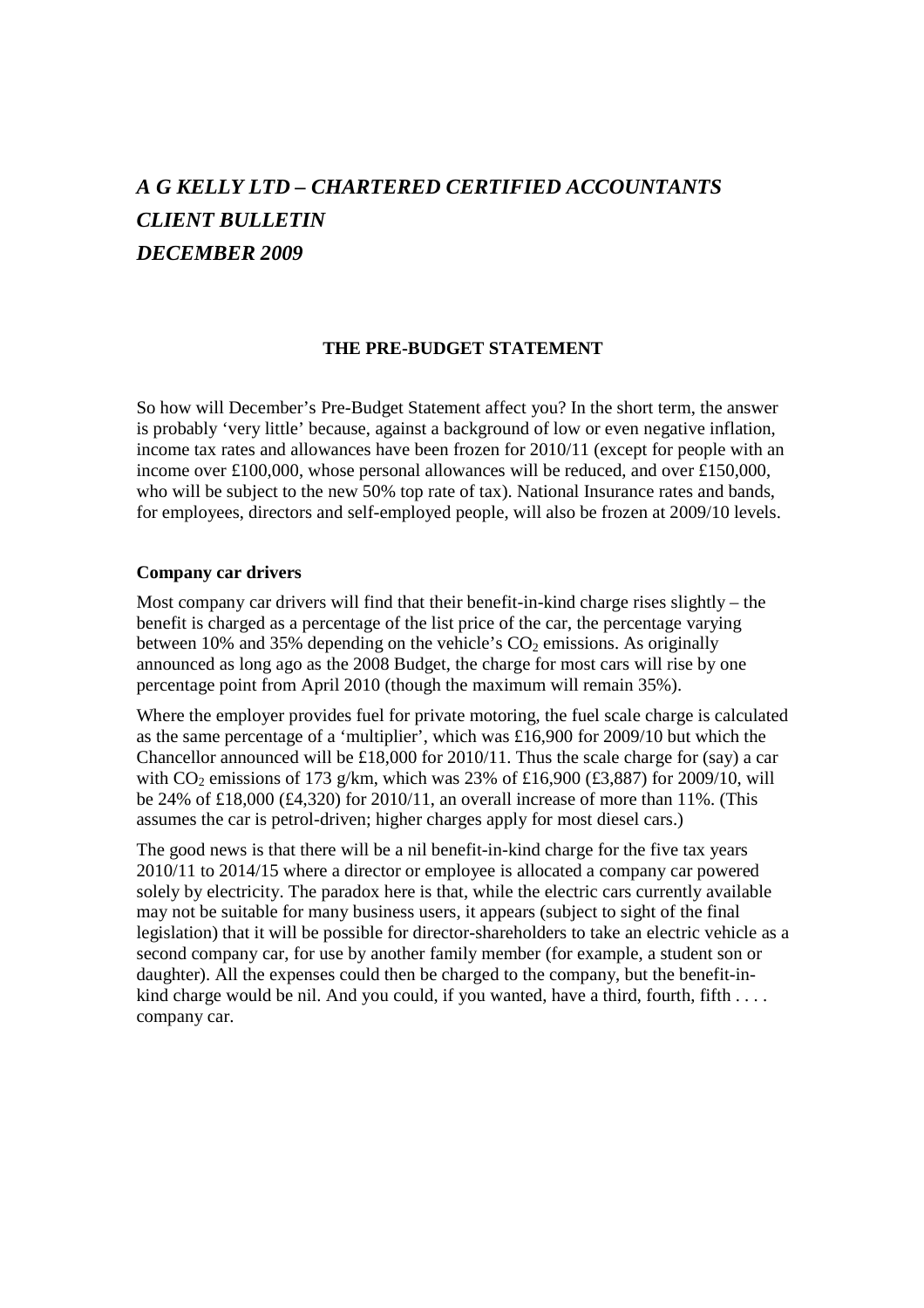### **Capital gains tax**

Before the Chancellor made his Pre-Budget Statement, there was speculation in the newspapers that he would increase capital gains tax from 18% to 25%. In the event, no such announcement was made. It is possible that an increase could still be announced in the Spring Budget, to take effect from 6 April 2010 (or even from Budget Day itself), so – all other things being equal, which of course they never are – there may be an argument for making any substantial planned disposals before the Budget.

## **Inheritance tax**

The Chancellor announced that the inheritance tax threshold, which was to have increased to £350,000 from 6 April 2010, will now be frozen at £325,000.

## **Employed or self-employed?**

You may recall that last July the Government published a consultation paper, proposing that the long-running arguments about employment status in the construction industry could be ended by simply deeming everyone working in the industry to be an employee, for tax and National Insurance purposes, unless they provide either their own, substantial equipment (for example, a JCB owner-driver); or all the materials necessary to do a job (for example, under a 'supply and fix' contract); or the services of other workers (for example, a team of bricklayers), rather than just their own labour.

The Chancellor's Pre-Budget Report made it clear that this proposal is still under active consideration and a further announcement is expected shortly. However, it now seems very unlikely that any major changes could be introduced in April 2010, making the earliest practicable implementation date April 2011.

#### **Temporary workers**

There is likely to be a tightening of the rules which allow some employees, whose working pattern is to have a series of temporary jobs found through an employment agency, to maximise their tax relief for travel and subsistence expenses by being continuously employed by the agency's 'umbrella company' which hires them out to client firms. However, it is not yet clear exactly what is proposed.

#### **Business taxation**

Firstly, there was no announcement about 'income splitting' and so it appears that the current tax régime for husband-and-wife companies will continue, at least for 2010/11.

Secondly, the Chancellor announced that the planned 1% rise in the small companies' rate of corporation tax (from 21% to 22%) will be deferred until 1 April 2011.

He also confirmed that the temporary 40% first-year allowance for expenditure on machinery and vehicles (other than cars) will, as previously announced, expire on 31 March 2010 for companies and 5 April 2010 for unincorporated businesses. This will not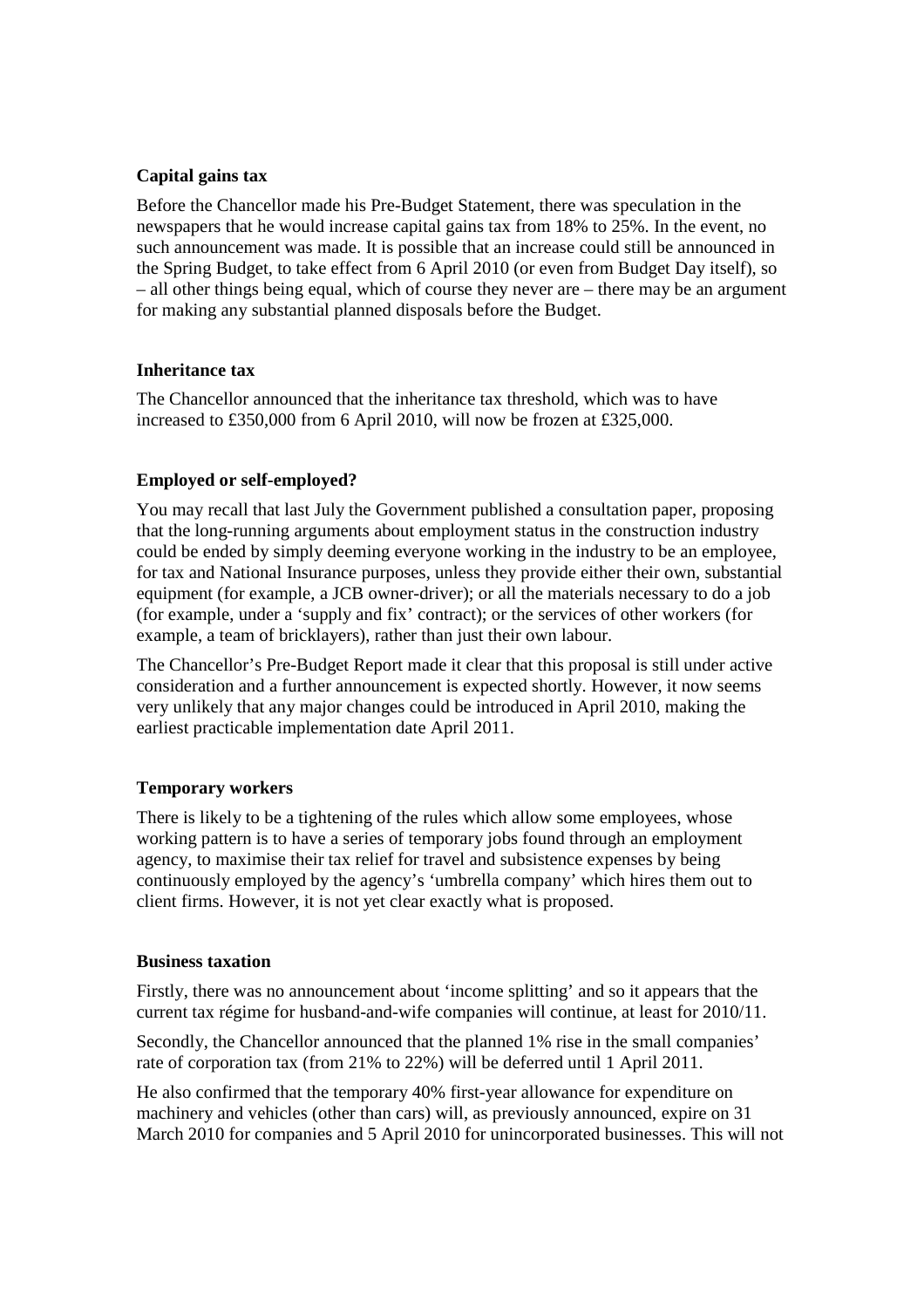affect the availability of the 100% Annual Investment Allowance for expenditure up to £50,000, though it should be noted that the Conservative Party have said that they will abolish this allowance if they win the General Election.

Finally, the Chancellor proposed a 100% first-year allowance for electric vans bought new (not second-hand) on or after 6 April 2010 (1 April 2010 for companies). However, this proposal is subject to European Commission approval under EU competition law.

#### **Employing family members**

Although, for 2010/11, there will be no change in the 'Earnings Threshold' (the point at which National Insurance contributions become payable by employers and employees), the 'Lower Earnings Limit' will rise from £95 to £97 a week. This is important because, where earnings fall between the Lower Earnings Limit and the Earnings Threshold, 'nil rate National Insurance contributions' apply – this apparent contradiction in terms means that no contributions are payable, by employee or employer, but the employee's contribution record is still franked for pension and benefit purposes. For 2010/11, the 'nil rate band' will run from the Lower Earnings Limit of £97 a week (£421 a month) to the Earnings Threshold of £110 a week (£476 a month).

Where family members work part-time in a family business, it is important to remember that worthwhile pension rights can be accrued, at no cost, by paying them a salary just over, rather than just under, the Lower Earnings Limit. Accordingly, if anyone is paid less than £97 a week, it may be very worthwhile to increase their wages from April.

#### **Value Added Tax**

As previously announced, the standard rate of VAT reverts to 17.5% from 1 January 2010. Traders using the Flat Rate Scheme for Small Businesses should note that, as part of the Pre-Budget package, HMRC have published a revised table of flat rate percentages for use from the same date. It must be emphasised that this does not simply reinstate the percentages in use before the temporary 15% rate came into force in December 2008 – for example, the flat rate for 'Retailing food, confectionery, tobacco, newspapers or children's clothing', which was 2%, rises to 3.5%, and that for 'Post Offices', which was 2%, becomes 4.5%. However, some other percentages have moved downwards – for example, the flat rate for 'Computer repair services', which was 11% before the temporary 15% rate came into force, and 10.5% from December 2008 to December 2009, becomes 9.5% from 1 January 2010.

Existing Flat Rate users should therefore check that the new percentage does not make their use of the scheme uneconomic, and traders not currently using the scheme may wish to consider whether a lower flat rate makes it more attractive.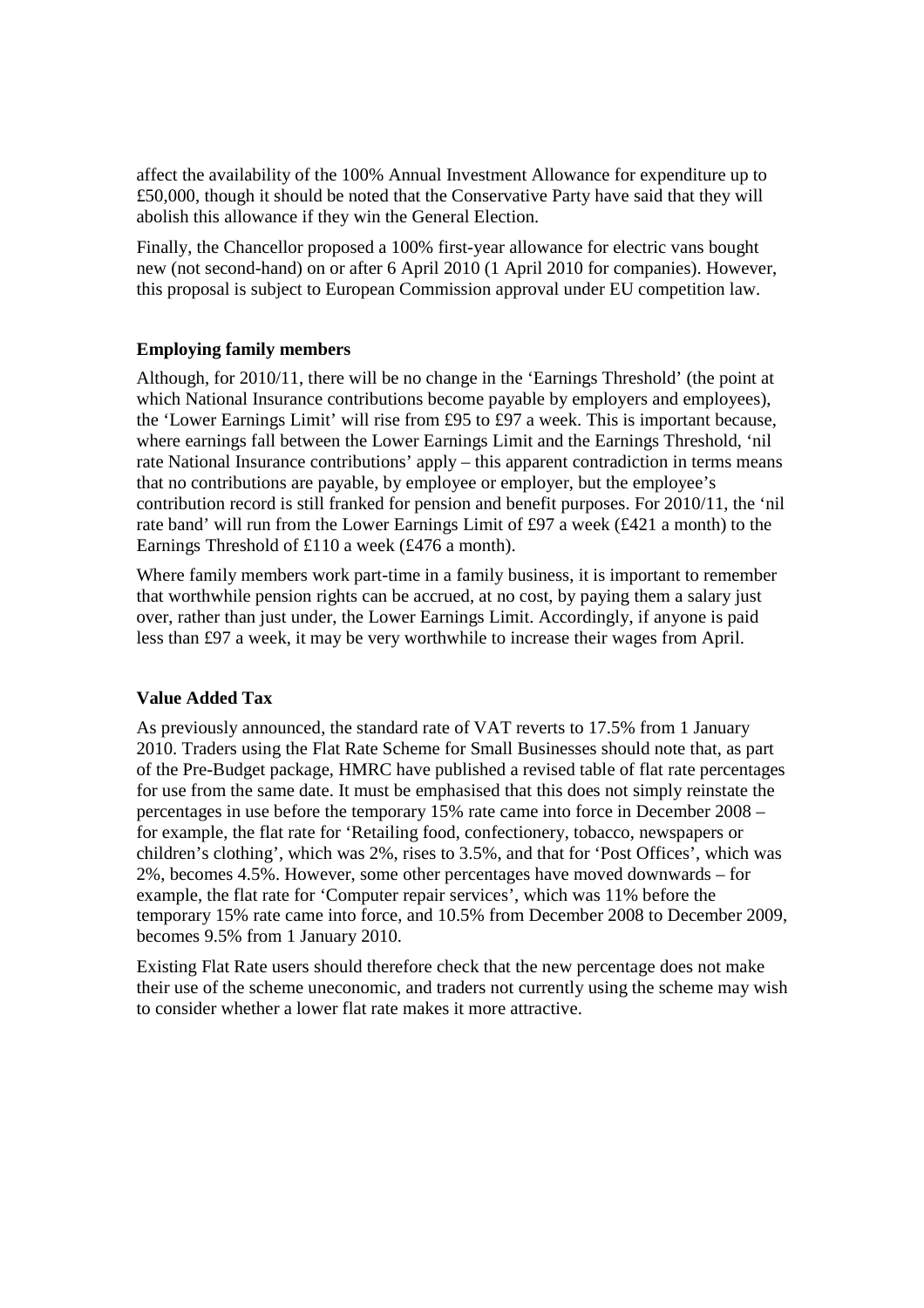#### **AVOIDING LATE PAYMENT SURCHARGES**

A feature of the self-assessment system is that it imposes a surcharge on income tax paid more than 28 days late – for example, if the final payment for 2008/09, due on 31 January 2010, is not paid by 28 February 2010.

However, HMRC's current practice (possibly prompted by the general recession) is not to levy a surcharge if a trader is suffering temporary cash flow problems and, before the surcharge becomes due (for example, before the end of February), he contacts HMRC's Business Payment Support Service to explain his position and negotiate a 'time to pay' arrangement. Interest will, however, remain payable under the usual rules.

The point of contact is the Business Payment Support Line on 0845 302 1435, open 8am to 8pm Monday to Friday and 8am to 4pm Saturday and Sunday. Further information may be found at *[www.hmrc.gov.uk/pbr2008/business-payment.htm](http://www.hmrc.gov.uk/pbr2008/business-payment.htm)*.

# **PENSION POINTS**

Two, unrelated, points are worth bringing to clients' attention. Firstly, on 6 April 2010 the minimum age at which an individual may begin to draw his or her retirement pension, under a company pension scheme, a personal pension plan or any other tax-approved pension arrangement, will rise from 50 to 55. However, anyone whose pension commenced before 6 April 2010 will be able to continue drawing it, even if he or she is not yet 55. Accordingly, some people currently aged between 50 and 55 may wish to consider taking their pension before 6 April, even if they do not intend to retire yet.

Secondly, anyone wishing to 'top up' their National Insurance contribution record (to buy additional National Insurance Retirement Pension) should note that voluntary contributions for 2007/08 can be paid at £7.80 a week (£405.60 for the year) until the end of the current tax year (in practice, 1 April 2010, because of Easter). Thereafter, contributions for that year will cost £12.05 a week (£626.60 for the year).

# **NEW REQUIREMENTS TO FILE ONLINE**

In order to reduce their own costs, HMRC are gradually moving from encouraging, to requiring, traders to submit Tax Returns online.

Firstly, all employers will be required to submit their annual PAYE Returns for 2009/10 and later years online. Hitherto, this has applied only to firms with 50 or more employees. Employers who have until now made paper Returns (on Forms P35 and P14) need to start planning how they will comply with the new requirement – basically, the choice is either to ensure you have suitable software to submit the Returns yourself, or to arrange to outsource the preparation and submission of Returns.

Secondly, VAT Returns for prescribed accounting periods beginning on or after 1 April 2010 are supposed to be submitted online, unless the trader's annual turnover is less than £100,000 (excluding VAT) **and** he was first registered for VAT before that date. However, penalties for continuing to file a paper Return will not be imposed until April 2011.